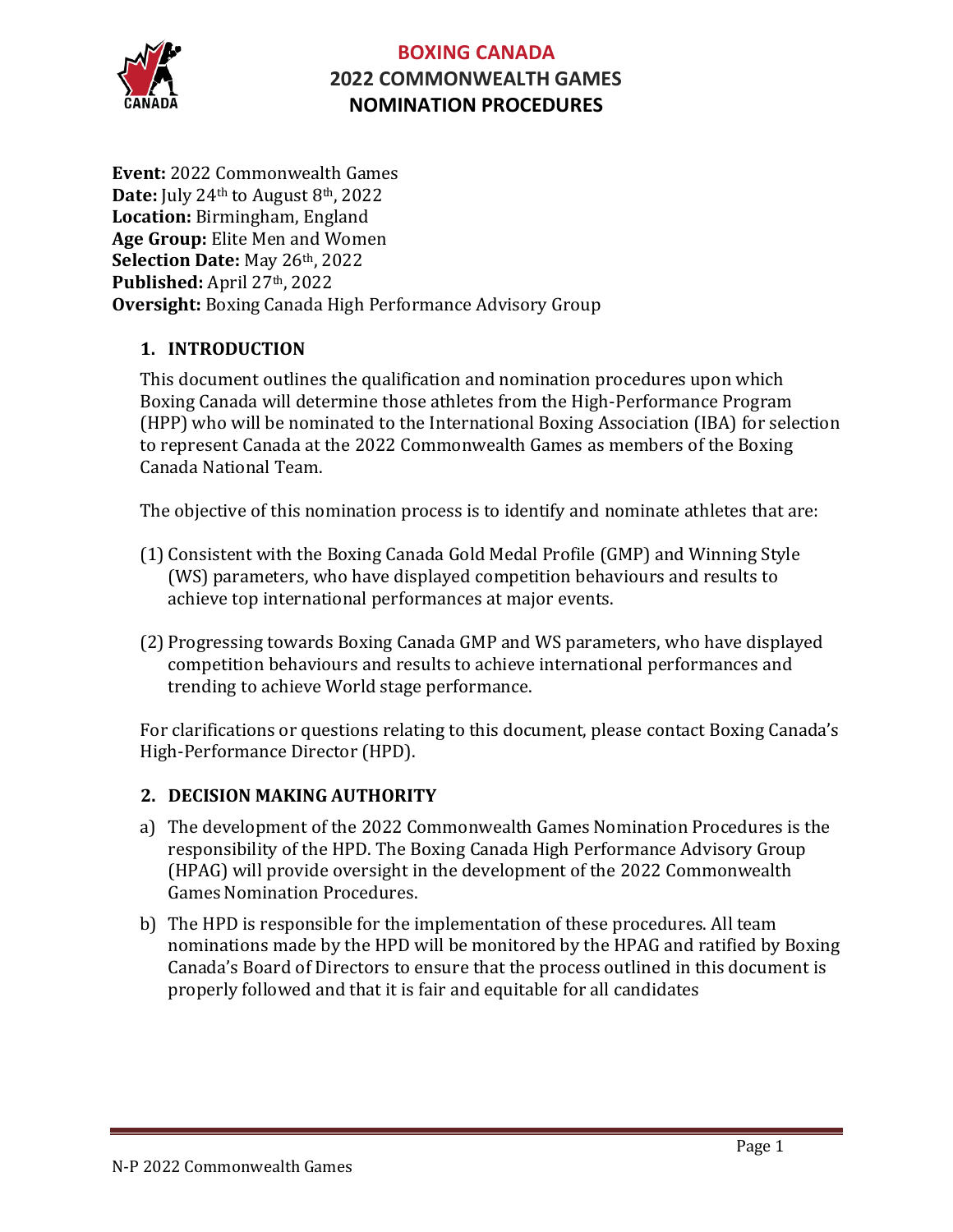

### **3. BOXING CANADA IDENTIFICATION OF ELIGIBILITY**

To be eligible for consideration for selection at the **2022 Commonwealth Games**, at the time of selection (May 26th, 2022) an athlete must:

- a) Be born between January 1, 1982, and December 31, 2003.
- b) Be a member in good standing with their provincial boxing association (PSO) and Boxing Canada at time of selection and must maintain this status until completion of the Games. Unless otherwise authorized, in advance and in writing, athletes must have paid all outstanding invoices to Boxing Canada at the date of selection.
- c) Be a member of the 2022-2023 HPP which is defined as the National Team;
- d) Have read, signed and returned to Boxing Canada the executed Athlete Agreement.
- e) Have read, signed and returned to Boxing Canada acknowledgment document that he or she has read and understands the 2022 Commonwealth selections procedures.
- f) Have read, signed and returned to Boxing Canada acknowledgment document that he or she has read and understands the 2022 Commonwealth Games nomination procedures.
- g) Have completed all relevant CCES anti-doping requirements.
- h) Have a valid Canadian passport with an expiry of at least 6 months from the conclusion of the 2022 Commonwealth Games (December 10th, 2022).
- i) Meet the International Boxing Association requirements to be eligible to represent Canada at major international events.

### **4. TEAM SIZE**

Boxing Canada will have a team size of six (6) athletes as determined by 2022 Commonwealth Games Canada Athlete Team size policy. These athletes will be selected based on the criteria described in Section 6, with the following clause: there will be at least two athletes in the men's categories and two athletes in the women's categories.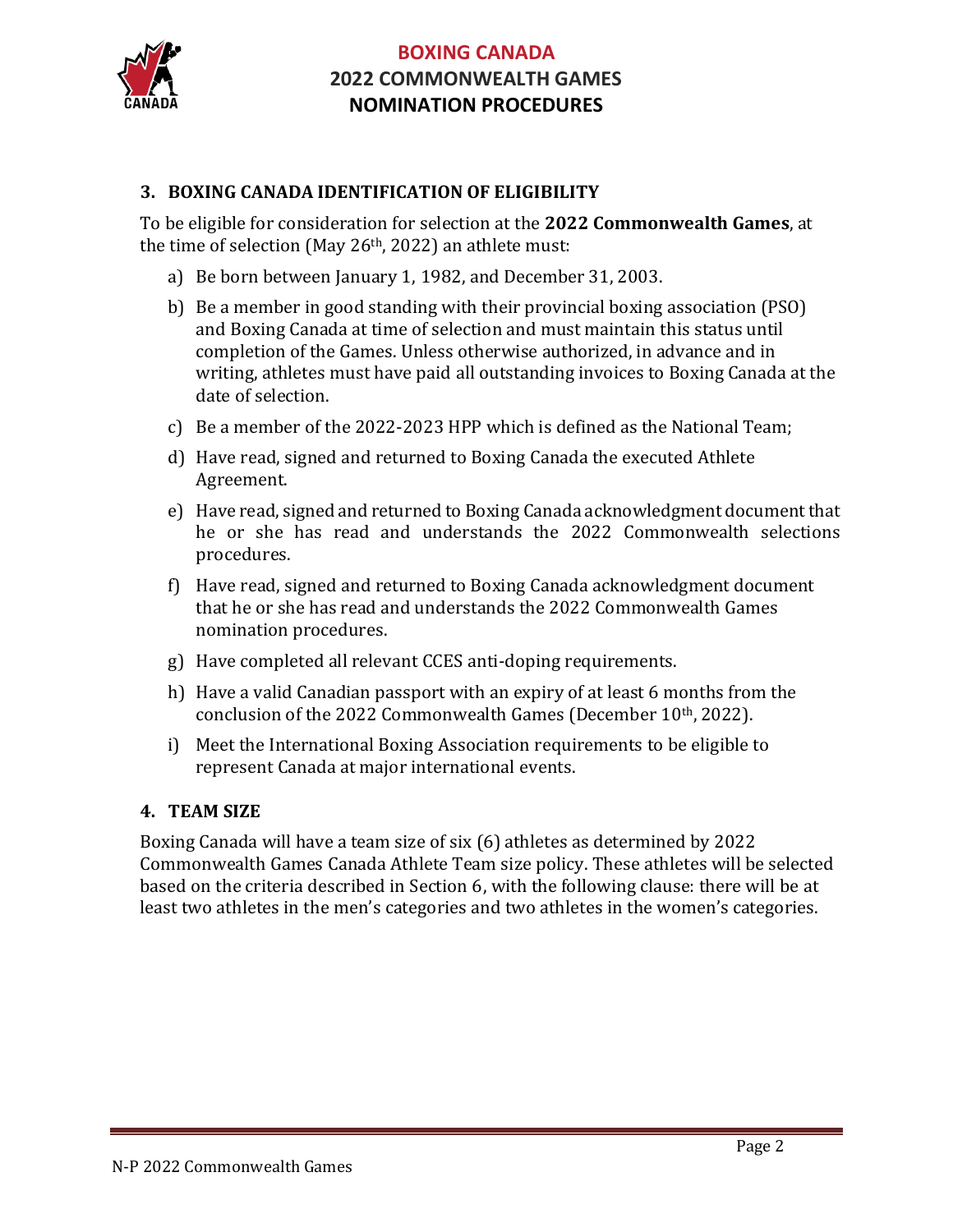

### **5. ELIGIBLE WEIGHT CATEGORIES**

This selection procedure applies to Elite Men and Women eligible Commonwealth Games weight categories:

| Men     | Women |
|---------|-------|
| 51kg    | 48kg  |
| 54kg    | 50kg  |
| 57 kg   | 57kg  |
| 63.5kg  | 60kg  |
| 67kg    | 70kg  |
| 71kg    | 75kg  |
| 75kg    |       |
| 80kg    |       |
| 92kg    |       |
| $92+kg$ |       |

Maximum of one (1) athlete per weight category.

#### **6. BOXING CANADA SELECTION CRITERIA**

6.1 The criteria below will be used to select a pool of athletes who will be considered for the Commonwealth Games, consistent with the clause of "at least two athletes in the men's categories and two athletes in the women's categories" outlined in Section 4.

Positions into the pool of athletes considered for the 2022 Commonwealth Games will be determined based on a 3-step process and the following order of priority:

#### **Step 1/Decision-Making Priority 1: Selection to the pool based on recent performances in international competition (1 = highest priority)**

- 1. Top 5 finish at the 2020 Olympic Games (2021).
- 2. Gold medal at the 2022 AMBC Elite Men & Women Continental Championships with a minimum of one win.
- 3. Silver medal at the 2022 AMBC Elite Men & Women Continental Championships with a minimum of one win.
- 4. Bronze medal at the 2022 AMBC Elite Men & Women Continental Championships with a minimum of one win.

Using the above, should the limit of 6 athletes be reached without a tie, and should there be a minimum of two women and two men athletes, the process will end.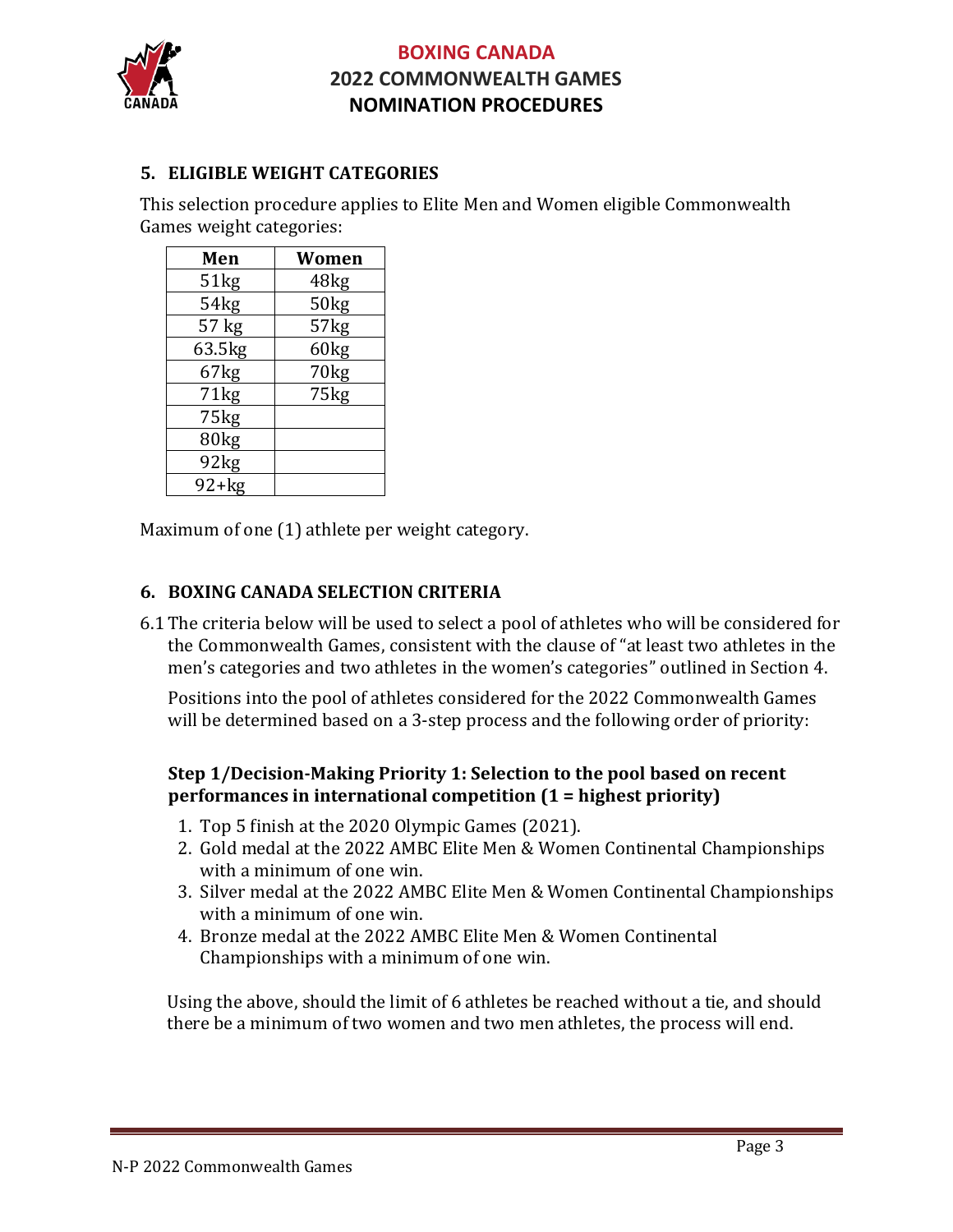

**Step 2/ Decision-Making Priority 2: If there are more than 6 athletes meeting the criteria of Step 1 after applying the order of priority, athletes will be selected based on Boxing Canada's points system for the period April 1st, 2019 and April 2nd, 2022 in international competitions.**

[https://boxingcanada.org/wp-content/uploads/2019/03/Boxing-Canada-Points-](https://boxingcanada.org/wp-content/uploads/2019/03/Boxing-Canada-Points-System-EN.pdf)[System-EN.pdf](https://boxingcanada.org/wp-content/uploads/2019/03/Boxing-Canada-Points-System-EN.pdf)

Using the above, should the limit of 6 athletes be reached without a tie, and should there be a minimum of two women and two men athletes, the process will end.

### **Step 3/ Decision-Making Priority 3: If the pool of 6 has not be filled after Step 2, or in case of a tie after Step 2, athletes will be selected based on the recent National Team Ranking (March 2022)**

Athletes will be selected based on the number of points they obtained at the recent National Team Ranking (March 2022).

Please refer to Appendix 1 for an example of how the criteria outlined in this section will be implemented.

# **7. INJURY OF A TEAM MEMBER DURING PREPARATION PHASE**

Athletes are required to report all performance-limiting injuries or medical operations that occur after their selection. The athletes' condition and status in terms of competitive readiness will be determined by Boxing Canada's Team Physician. An injured athlete who is unable to undergo full training, including regular sparring during the two-week period prior to departure, may be withdrawn from the team.

### **8. ALTERNATES**

Only athletes who meet the standards described in Sections 4 and 6 will be considered as potential alternates. In the event an athlete selected to the pool of 6 becomes unavailable or ineligible to compete at the Commonwealth Games, the next highest ranked athlete eligible, based on the criteria outlined in Section 6, will be named as the replacement.

No alternates will be selected or added to the pool of six (6) after the deadline specified by the Commonwealth Games (June 24th 2022).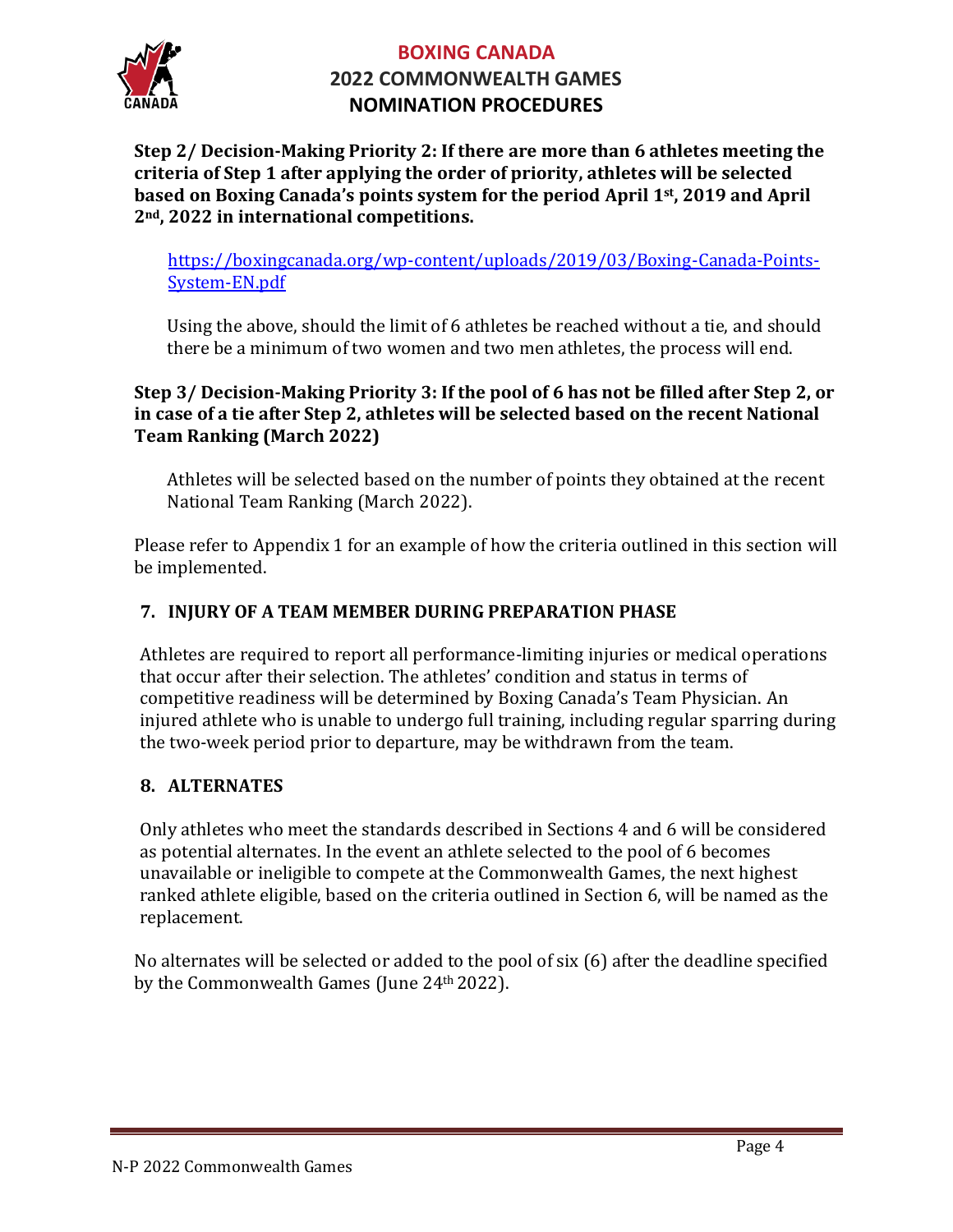

# **BOXING CANADA 2022 COMMONWEALTH GAMES NOMINATION PROCEDURES 9. TRAINING COMMITMENT AND MANDATORY EVENTS**

The HPD will develop a preparation program for the 2022 Commonwealth Games. This program will include the required competitions, camps, testing, and training activities.

Participation to and active involvement in all the activities of the pre-Commonwealth Game program is a condition for attending the event and eligibility to any related funding opportunities. Unless authorized in advance by the HPD, failure or incapability to attend the activities scheduled for the preparation program may result in the removal from the team.

The dates and location for the mandatory events are outlined below **(subject to change)**:

• Event – Pre-competition 2022 Commonwealth Games Training Camp: July 10th to July 24th, 2022 in Belfast, Northern Ireland.

The purpose of this event is to ensure the final preparation of all qualifying Team Members is optimal to perform at the Games.

# **10.COVID-19**

Qualifying Team Members must follow and comply with all Covid-19 protocols prescribed by Boxing Canada, Commonwealth Games Canada and Commonwealth Games Federation. Failure to follow these protocols may result in removal from participation as a Qualifying Team Member in the 2022 Commonwealth Games.

These protocols will be communicated prior to the event.

# **11.REMOVAL OF A BOXER FROM TEAM**

Boxing Canada may, at any time, disqualify any athlete or Qualifying Team Member from being considered for, or participating in, the 2022 Commonwealth Games, if they breach any material obligations under this Policy, or if they:

- I. Breach any material obligation under their individual Athlete Agreement; or
- II. Are found to be in violation of any anti-doping policy or procedure as outlined by Boxing Canada, World Anti-Doping Agency (WADA), and the Canadian Centre for Ethics in Sport (CCES).

In the event that a Qualifying Team Member is removed from the team after the Commonwealth Games deadline on June 24th 2022, no replacement will be selected for that weight category.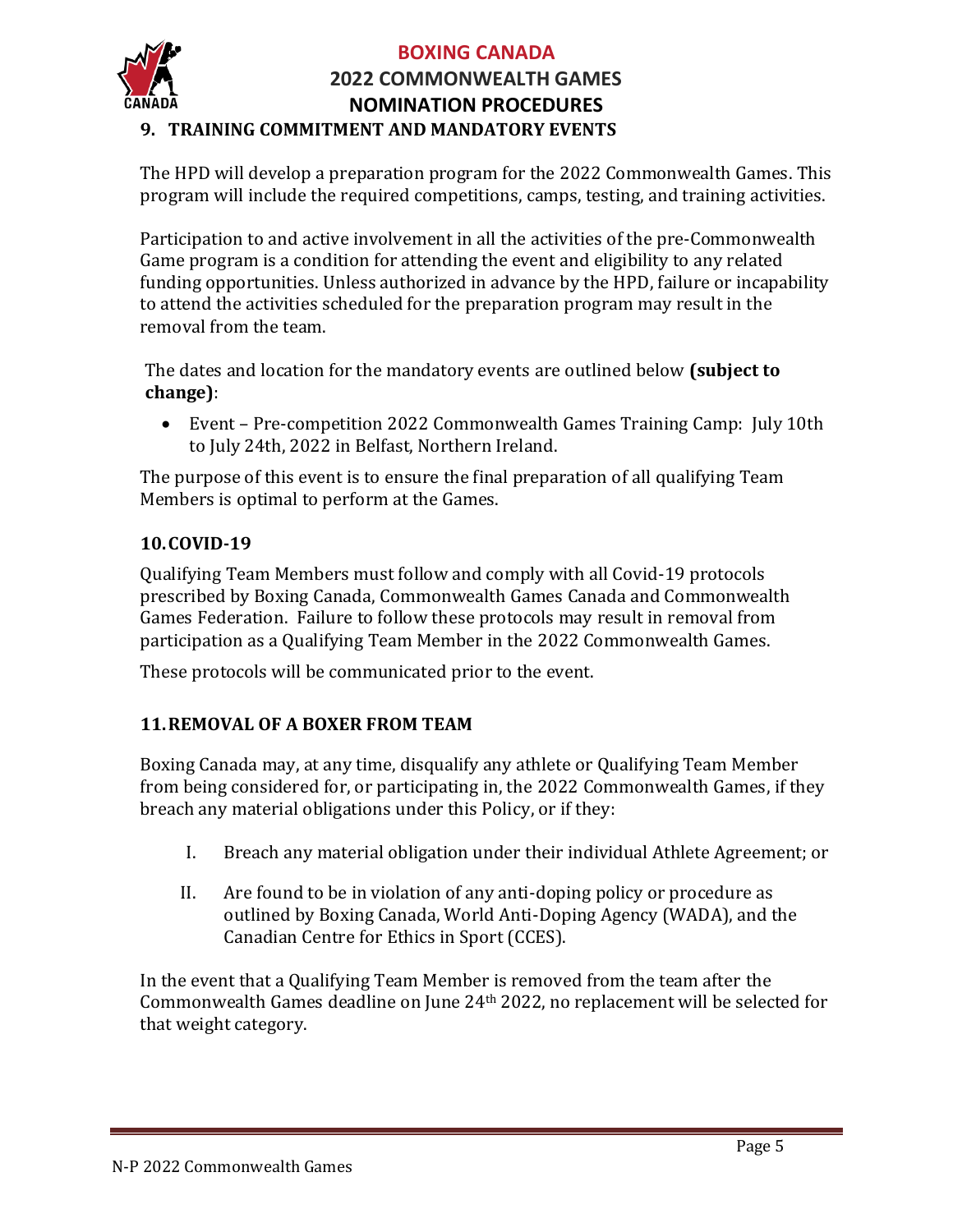

The following expenses will be covered through the Qualifying Team Members 2022 program fee contribution: travel, accommodation and meal incurred as part of the pre-Commonwealth Games Camp.

All expenses incurred on site at 2022 Commonwealth Games will be fully covered.

Each athlete will receive a financial statement shortly after the event.

#### **13.APPEALS**

Appeals to Boxing Canada's nominations will be subject to the Appeal Policy of Boxing Canada, which is available on Boxing Canada's website ([www.boxingcanada.org\)](http://www.boxingcanada.org/).

#### **14.TEAM ANNOUNCEMENT**

Boxing Canada will contact all Qualifying Team Members and non-qualifying HPP athletes by email, to advise them of the selection decisions. Boxing Canada will then announce the team on its website and through established communication channels.

#### **15.IMPORTANT DATES**

In order to adhere to the entry deadlines, set by Commonwealth Games, Boxing Canada has set the following dates for its selection process

| April 27th, 2022             | Publishing of the Selection Criteria for the 2022      |
|------------------------------|--------------------------------------------------------|
|                              | <b>Commonwealth Games</b>                              |
| May 26th, 2022               | Boxing Canada Team Selection Announcement for the 2022 |
|                              | <b>Commonwealth Games</b>                              |
| July 10th to July 24th, 2022 | Pre-competition 2022 Commonwealth Games - Belfast,     |
|                              | Northern Ireland.                                      |
| July 24th, 2022              | Team arrival at 2022 Commonwealth Games - Birmingham,  |
|                              | England.                                               |
| July 29th, 2022              | First day of competition.                              |
| August 7th, 2022             | Last day of competition.                               |
| August 8th, 2022             | Team departure from the 2022 Commonwealth Games to     |
|                              | Canada                                                 |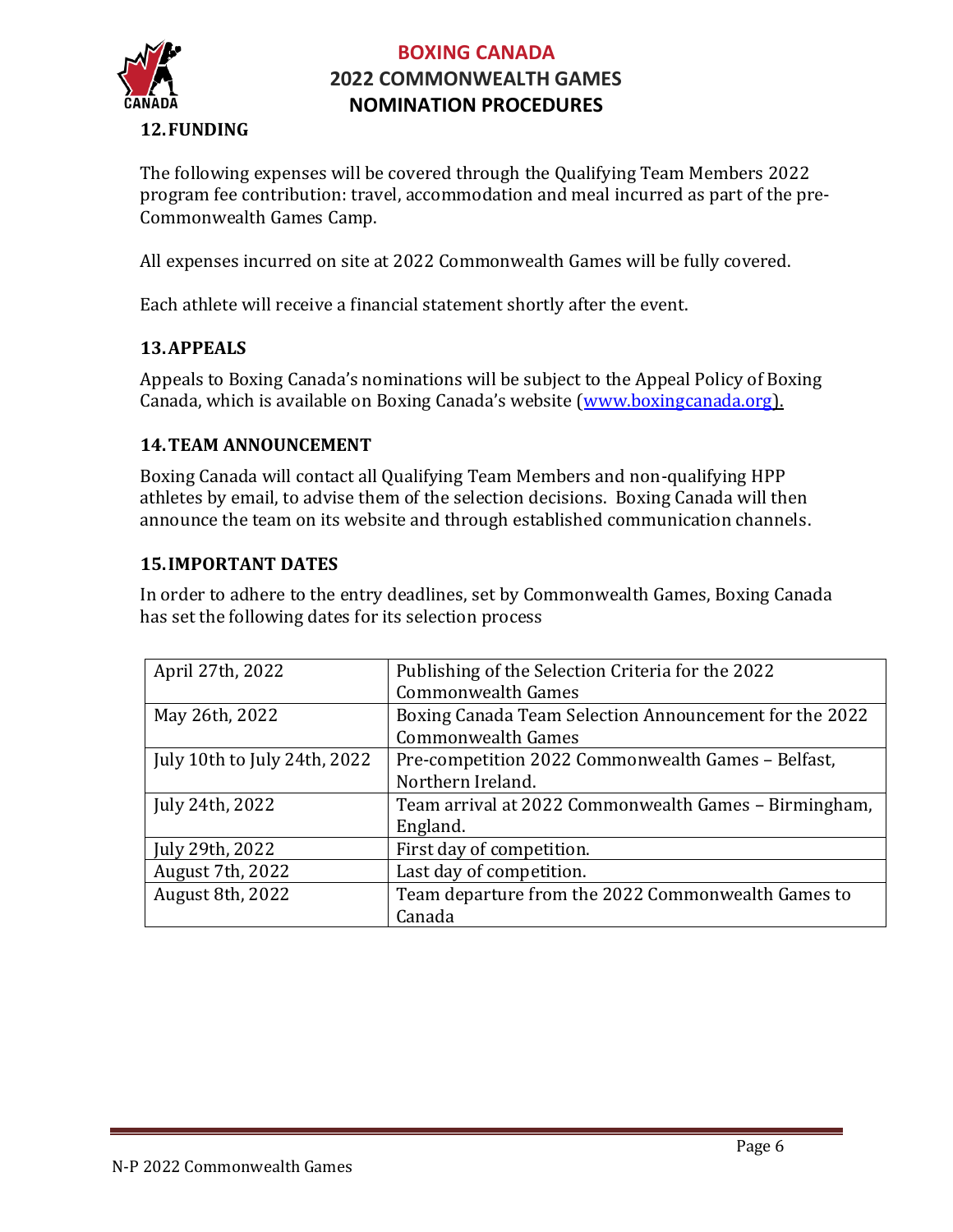

# **Appendix 1 - Examples – Application of the 2022 Commonwealth Games Selection Criteria**

### **Example 1**

**Women**: Boxer A in top 5 at the Tokyo Olympics. 4 athletes with medals at the AMBC Championships: Boxer A Gold; Boxer B Silver; Boxer C and Boxer D Bronze.

**Men**: 3 athletes with medals at the AMBC Championships: Boxer E Silver; Boxer F Bronze; Boxer G Bronze.

**Application of the criteria**: Athlete A qualifies based on her performances at the Olympics. Among the 6 other athletes who won medals at the AMBC Championships, the procedure would be applied as follows to fill the remaining 5 spots, consistent with the "minimum 2 men and minimum 2 women" clause:

Woman Boxer B and man boxer E are selected based on the fact that they won silver medals at the AMBC. There are now 2 women and 1 man in the pool.

The next step of the process would consist in selecting the second male athlete. Given that man athletes F and G each won a bronze medal at the AMBC, this would be done based on the number of points accumulated between 2019 and 2022 in international competitions (including the recent AMBC results). Assuming that Boxer G has more points, he gets selected.

Athletes A, B, E and G are now selected to the pool of 6 and the "minimum 2 men and minimum 2 women" clause is met. The remaining 2 spots will now be filled using the criteria of Step 2 and Step 3, regardless of gender. We go back to the criteria of Step 2 because 3 athletes are tied with bronze medals at the AMBC.

For all remaining athletes (women: athletes C and D; man: athlete F), we now consider the number of points accumulated between 2019 and 2022 in international competitions (including the recent AMBC results), regardless of gender. Assuming athlete D has the most points, and C (woman) and F (man) are tied, D becomes the 5th boxer selected. To determine who will be selected between C and F for the 6th spot, Step 3 of the process must now be used, which implies that the athlete with the most points following the 2022 National Team selection process, regardless of gender, would be selected.

Assuming F has more points, he gets selected and the team nominated for the Commonwealth Games is comprised of Athletes A, B, D, E, F and G.